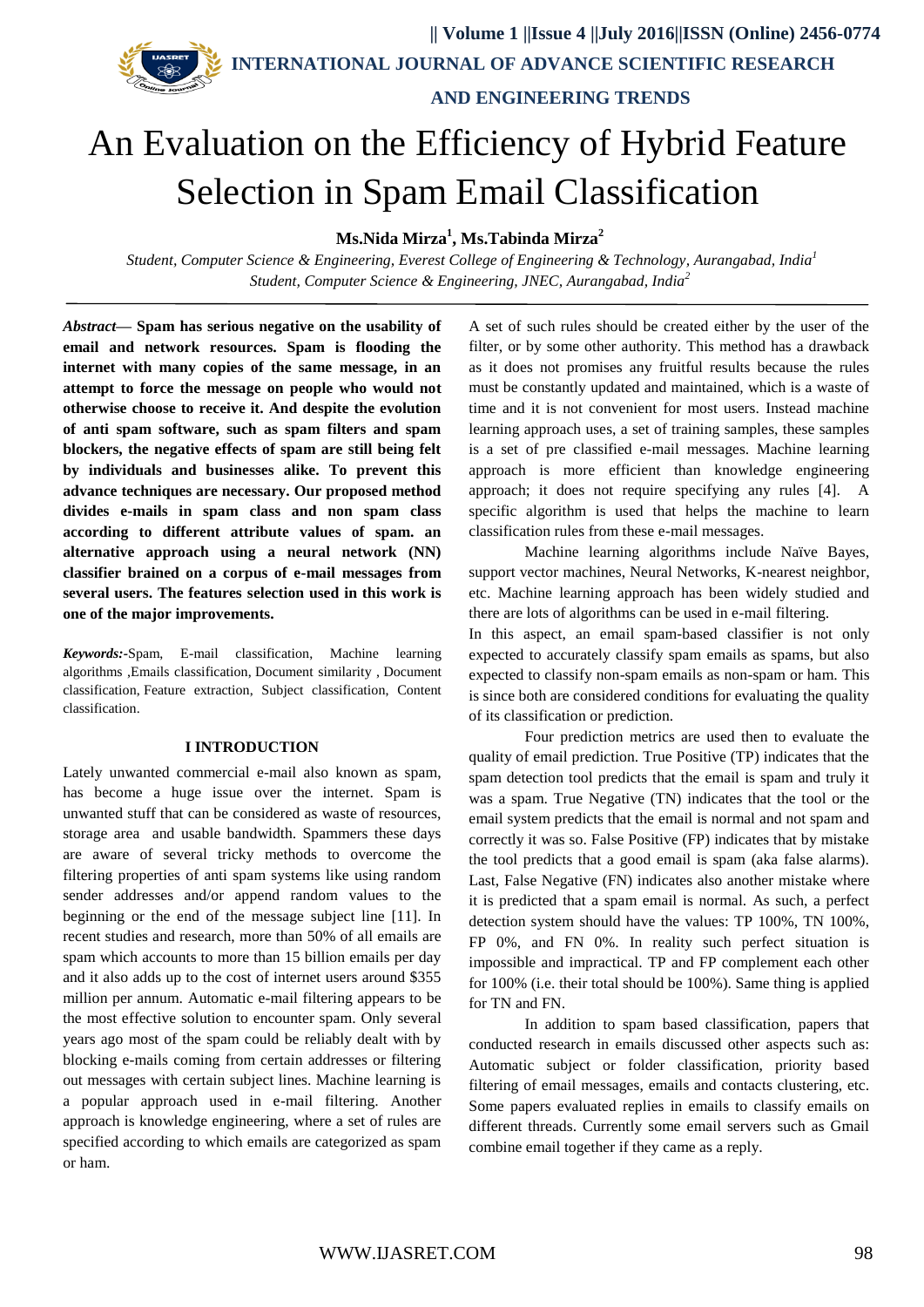

 **|| Volume 1 ||Issue 4 ||July 2016||ISSN (Online) 2456-0774 INTERNATIONAL JOURNAL OF ADVANCE SCIENTIFIC RESEARCH AND ENGINEERING TRENDS**

The rest of the paper is organized as the following: Section two presents several research papers in email analysis. Section three presents goals and approaches. Section four presents experiment and analysis and paper is concluded with conclusion section.

## **II LITERATURE SURVEY**

The present work defines the construction of a system which supports content-based message filtering, depending on Machine Learning techniques. Proposed system has relationships with the state of the art in content-based filtering, and with the field of policy-based personalization and, generally in email contents.

*A.Spam–non-spam email classification :*

[Sculley and Wachman \(2007\)](http://www.sciencedirect.com/science/article/pii/S1319157814000573#b0035) discussed also algorithms such as VSM for email, blogs, and web and link spam detection. The content of the email or the web page is analyzed using different natural language processing approaches such as: Bags of words, NGram, etc. The impact of a tradeoff parameter in VSM is evaluated using different setting values for such parameter. Results showed that VSM performance and prediction accuracy is high when the value of this parameter is high.

[Zhuang et al.'s \(2008\)](http://www.sciencedirect.com/science/article/pii/S1319157814000573#b0015) paper focused on trying to find Botnets. Botnets are groups responsible for spreading spam emails. Methods are evaluated to detect such sources of spam campaigns that share some common features. Spammers however try to change spam emails through some intended mistakes or obfuscations especially in popular filtered keywords. Certain finger prints are defined where all emails that have those finger prints are then clustered together.

[Zhou et al. \(2010\)](http://www.sciencedirect.com/science/article/pii/S1319157814000573#b0040) proposed a spam-based classification scheme of three categories. In addition to typical spam and not spam categories, a third undetermined category is provided to give more flexibility to the prediction algorithm. Undecided emails must be reexamined and collect further information to be able then to judge whether they are spam or not. Authors used [Sculley](http://www.sciencedirect.com/science/article/pii/S1319157814000573#b0055)  [and Cormack, 2008](http://www.sciencedirect.com/science/article/pii/S1319157814000573#b0055) and [UCI Machine Learning Repository,](http://www.sciencedirect.com/science/article/pii/S1319157814000573#b0060) as their experimental email dataset (machine learning repository).

[Pérez-Díaz et al.'s \(2012\)](http://www.sciencedirect.com/science/article/pii/S1319157814000573#b0045) paper 2012 evaluates applying rough set on spam detection with different rule execution schemes to find the best matching one. UCI Spam base is used in the experimental study (machine learning repository).

## *B. Support Vector Machines:*

In this section, support vector machine is applied to the dataset.

Table 1.10-fold cross validation error of SVM with different kernel functions on dataset

| kernei tunctions on dataset |         |                                   |                |
|-----------------------------|---------|-----------------------------------|----------------|
| Kernel                      | Overall | <b>Spams</b>                      | <b>Blocked</b> |
| Function                    |         | Error % Caught (SC) % Hams (BH) % |                |
| Linear                      | 1.18    | 93.8                              | 0.47           |
| Degree-2 Polynomial 2.03    |         | 85.7                              | 0.27           |
| Degree-3 Polynomial 1.64    |         | 89.7                              | 0.40           |
| Degree-4 Polynomial 1.70    |         | 90.5                              | 0.60           |
| Radial<br><b>Basis</b>      |         |                                   |                |
| <b>Function</b>             | 2.61    | 81.4                              | 0.32           |
| Sigmoid                     | 13.4    | $\theta$                          |                |

Table 1 shows the 10-fold cross validation results of SVM with different kernels applied to the dataset with extracted features. As it is shown in the table, linear kernel gains better performance compared to other mappings. Using the polynomial kernel and increasing the degree of the polynomial from two to three shows improvement in error rates, however the error rate does not improve when the degree is increased further. Finally, applying the sigmoid kernel results in all messages being classified as hams.

The learning curve for SVM with linear kernel validated using cross validation is shown in figure 3. From this figure, there is a meaningful distance between accuracy of trained model on training set and test set. While the overall training set error of the model is far less than error rate for naive Bayes, the test set error is well above that rate. This characteristic shows the model might be suffering from high variance or over fitting on the data. One option we can explore in this case is reducing the number of features. However, the simulation results show degradation in performance after this reduction. For instance, choosing 800 best features based on MI with the labels and training SVM with linear kernel on the result yields to 1.53% overall error, 91.5% SC, and 0.53% BH.

While applying SVM with different kernels increases the complexity of the model and subsequently the running time of training the model on data, the results show no benefit compared to the multinomial naive Bayes algorithm in terms of accuracy.

 The efficiency of a learning method does play an important role in the decision of which technique to select. The most important aspect of efficiency is the computational complexity of the algorithm, even though storage necessities can also turn into a problem as many user profiles have to be maintained. Neural networks and genetic algorithms are much limited in speed as compared to other learning methods as several iterations are needed to determine whether or not a document is relevant [4]. Instance based methods slow down performance as more training cases turn out to be accessible because each and every example has to be analyzed in contrast to all the unseen documents. However, such systems do not offer a filtering strategy level with help of which user can develop the result of the classification process to elect how and to which level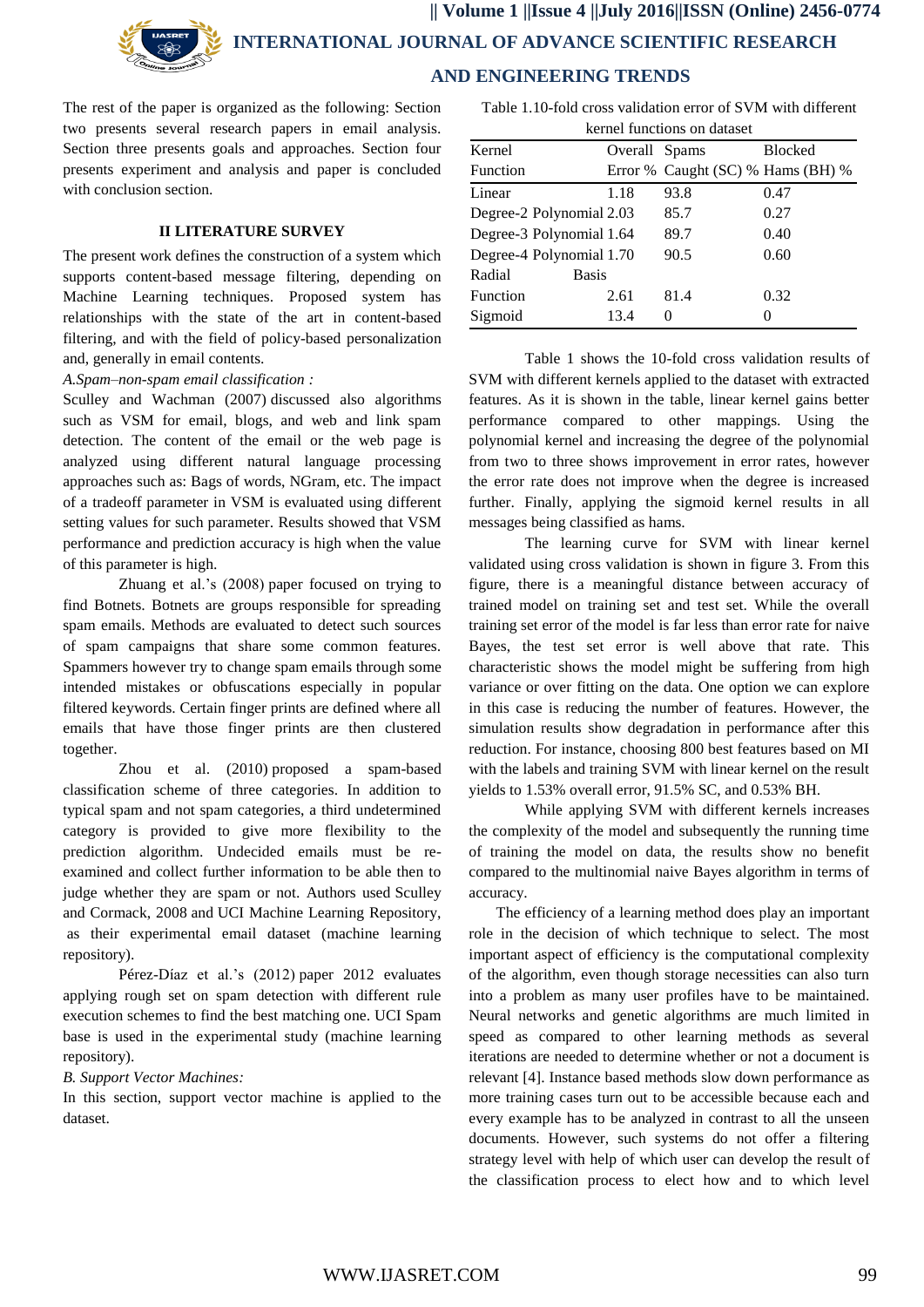**|| Volume 1 ||Issue 4 ||July 2016||ISSN (Online) 2456-0774 INTERNATIONAL JOURNAL OF ADVANCE SCIENTIFIC RESEARCH AND ENGINEERING TRENDS**

filtering process is carried out to remove unnecessary and useless information.

A novel distributed data mining approach, called Symbiotic Data Mining (SDM) [7] that unifies Content Based Filtering (CBF) with Collaborative Filtering (CF) is described. The goal is to reuse local filters from distinct entities in order to improve personalized filtering while maintaining privacy. In paper [26] the effectiveness of email classifiers based on the feed forward back propagation neural network and Bayesian classifiers are evaluated. Results are evaluated using accuracy and sensitivity metrics. The results show that the feed forward back propagation network algorithm classifier provides relatively high accuracy and sensitivity that makes it competitive to the best known classifiers. A fully Bayesian approach to soft clustering and classification using mixed membership models based on the assumptions on four levels: population, subject, latent variable, and sampling scheme was implemented in [8]. In paper [1]-[3], automatic anti spam filtering becomes an important member of an emerging family of junk-filtering tools for the Internet, which will include tools to remove advertisements. The author separate distance measures for numeric and nominal variables, and are then combined into an overall distance measure.

# **III SYSTEM ARCHITECTURE OF PROPOSED SYSTEM**

#### *A. System Architecture:*

In this section, a summary of tasks followed in this paper to utilize a personal large content of emails for emails' data mining is described.

1.Data collection stage:

A dataset of 130 test messages , 350 train messages 130 test spam messages, 350 general mails and a set of ham keywords and spam keywords.

2. Emails parsing and pre-processing: A Java MIME parser is then used to parse information from those emails to generate a dataset that include one record for each email with the following information parsed: Email file name, email body, from, subject, and sending date.

3. Emails' dataset data mining.

A tool is self developed to further parse all text from all emails and calculate frequency of words.

Four classes are proposed to label the nature of emails users may have: E-Commerce, Banking, Credit Car, and Others.

We tried also to use clustering to assist in classification. Rather than labeling emails manually by users, we can cluster sets of emails based on some aspects through algorithms and then we need only to pick a name for developed clusters to come up with an email classification scheme. There are several approaches that can

be used for clustering unstructured data to create vector space or bag of words model. Most repeated words or top frequency words are used to represent document features. From the complete email dataset words and their frequency will be collected. Stemming is then applied to remove irrelevant words or words, pronouns, verbs, adjectives that are used to connect and complete statements and hence cannot uniquely categorize a statement or a document.

If the popular word exists in the subject email, value is one else value is zero. The model can be reversed where top frequency words can be in columns and rows can represent different emails. Due to the large number of documents, a complete clustering process can be time consuming.

The following algorithm is developed first to perform elementary clustering to save time in initial clustering evaluation:

- Pick a random document from the emails' collection (call it seed1)
- Evaluate the similarity of seed1 to every other email in the collection via cosine similarity
- Save the 100 most similar emails as the seed1 cluster for cosine similarity.
- Repeat for multiple seed emails.



*Figure: 1. Filtered Inbox Conceptual Architecture and the flow messages follow, from sending to reception B.Machine Learning In E-Mail Classification :*

Learning here means understood, observe and represent information about some statistical phenomenon. In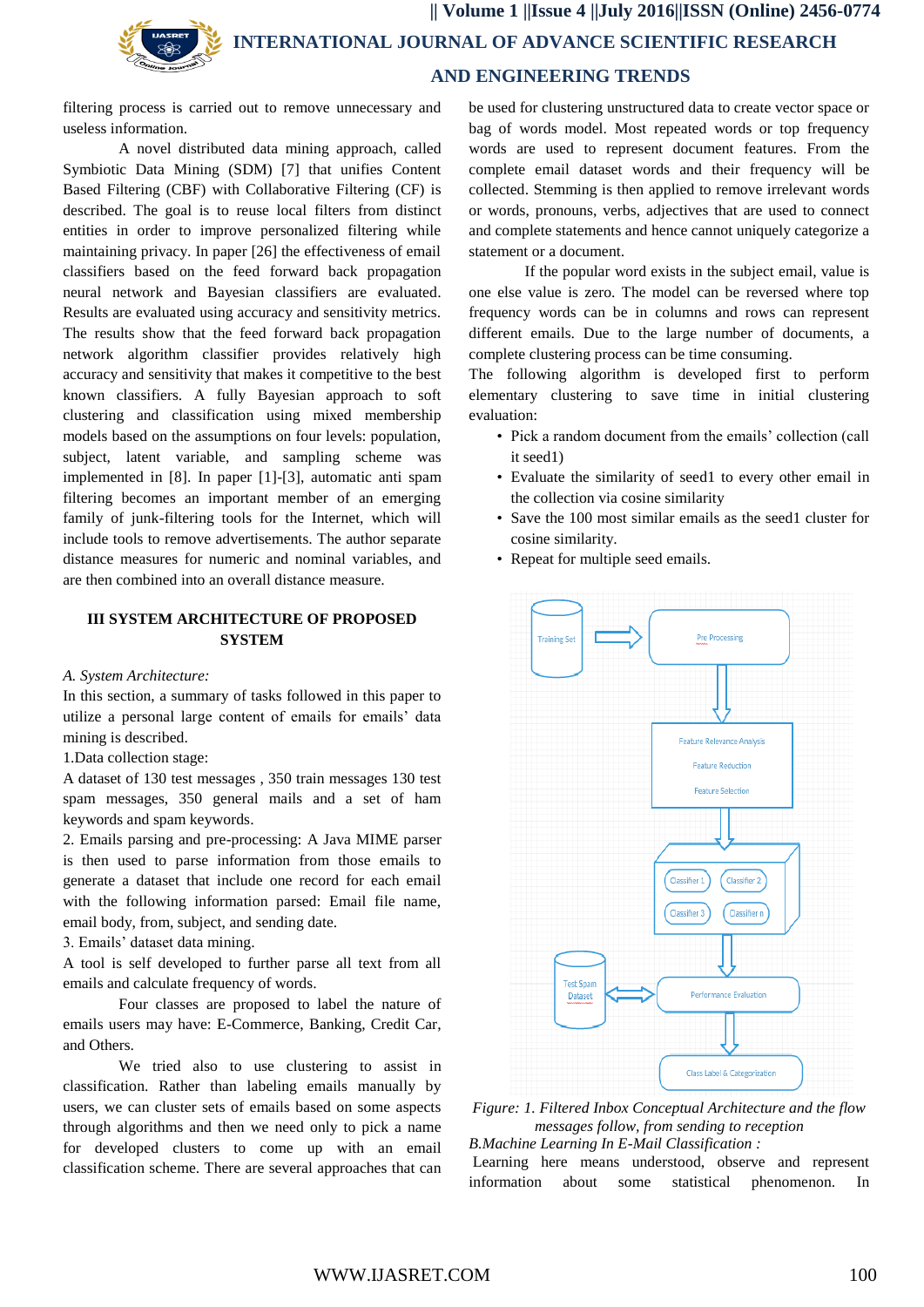

 **|| Volume 1 ||Issue 4 ||July 2016||ISSN (Online) 2456-0774 INTERNATIONAL JOURNAL OF ADVANCE SCIENTIFIC RESEARCH AND ENGINEERING TRENDS**

unsupervised learning one tries to uncover hidden regularities (clusters) or to detect anomalies in the data like spam messages or network intrusion. In e-mail filtering task some features could be the bag of words or the subject line analysis. Thus, the input to e-mail classification task can be viewed as a two dimensional matrix, whose axes are the messages and the features. E-mail classification tasks are often divided into several sub-tasks. First, Data collection and representation are mostly problem-specific (i.e. e-mail messages), second, e-mail feature selection and feature reduction attempt to reduce the dimensionality (i.e. the number of features) for the remaining steps of the task. Finally, the e-mail classification phase of the process finds the actual mapping between training.

We advent proposed job by illustrating a two level hierarchical technique, from a ML point of view, for that we consider that it is preferable to determine and terminate "neutral" sentences, then separate "non-neutral" sentences from the class of interest instead of doing everything in one step [7]. This technique is inspired from the related strategies which show benefits in partitioning text and/or short texts with the help of a hierarchical strategy. First level step is to group short texts according to labels with crisp Neutral and Non-Neutral labels. In the second stage, soft classifier works on crisp group of non-neutral short texts. For each short text, it produces estimated appropriateness or "gradual membership", without taking any "hard" decision on any of them. This list of ratings is then used by the subsequent phases of the filtering process. Later on phases of the filtering process uses such a list of grades. *.Naïve Bayes classifier method:*

 Bayesian classifier is working on the dependent events and the probability of an event occurring in the future that can be detected from the previous occurring of the same event [12]. This technique can be used to classify spam emails; words probabilities play the main rule here. If some words occur often in spam but not in ham, then this incoming e-mail is probably spam. Naïve bayes classifier technique has become a very popular method in mail filtering software. Bayesian filter should be trained to work effectively. Every word has certain probability of occurring in spam or ham e-mail in its database. If the total of words probabilities exceeds a certain limit, the filter will mark the e-mail to either category. Here, only two categories are necessary: spam or ham. Almost all the statistic-based spam filters use Bayesian probability calculation to combine individual token's statistics to an overall score [1], and make filtering decision based on the score.

The statistic we are mostly interested for a token T is its spamminess (spam rating) [10], calculated as follows:

$$
S[T] = \frac{C_{Span}(T)}{C_{Span}(T) + C_{Ham}(T)}
$$

Where  $C_{S*pam}*(T)$  and  $C_{Ham}(T)$  are the number of spam or ham messages containing token T, respectively.

The above description is used in the following algorithm [10]:

#### **Stage1. Training :**

Parse each email into its constituent tokens Generate a probability for each token W

 $S[W] = C_{spam}(W) / (C_{ham}(W) + C_{spam}(W))$  store spamminess values to a database

#### **Stage2. Filtering :**

For each message M while (M not end) do scan message for the next token  $T_i$  query the database for spamminess  $S(T_i)$  calculate accumulated message probabilities S[M] and H[M] Calculate the overall message filtering indication by:

$$
I\left(M\right)=f\left(S[M],H[M]\right)
$$

f is a filter dependent function,

$$
I[M] = 1 + (S[M] - H[M]))\frac{1}{2}
$$

Probability that [M] can be calculated for the threshold and the decision on the treatment of a spam message as spam or not can be made based on this threshold value.

*Error Rate:*

Error rate of a classifier was defined as the percentage of the dataset incorrectly classified by the method. It is the probability of misclassification of a classifier

$$
error rate = \frac{noof incorrect samples}{total number of samples}
$$

*Accuracy:*

Accuracy of a classifier was defined as the percentage of the dataset correctly classified by the method. The accuracy of all the classifiers used for classifying spam dataset is represented graphically.

$$
accuracy = \frac{noof correctlyclassified samples}{total number of samples}
$$

*Recall:*

Recall of the classifier was defined as the percentage of errors correctly predicted out of all the errors that actually occurred.

$$
Recall = \frac{TruePositive}{TruePositive + FalseNegative}
$$

*Precision:*

Precision of the classifier was defined as the percentage of the actual errors among all the encounters that were classified as errors.